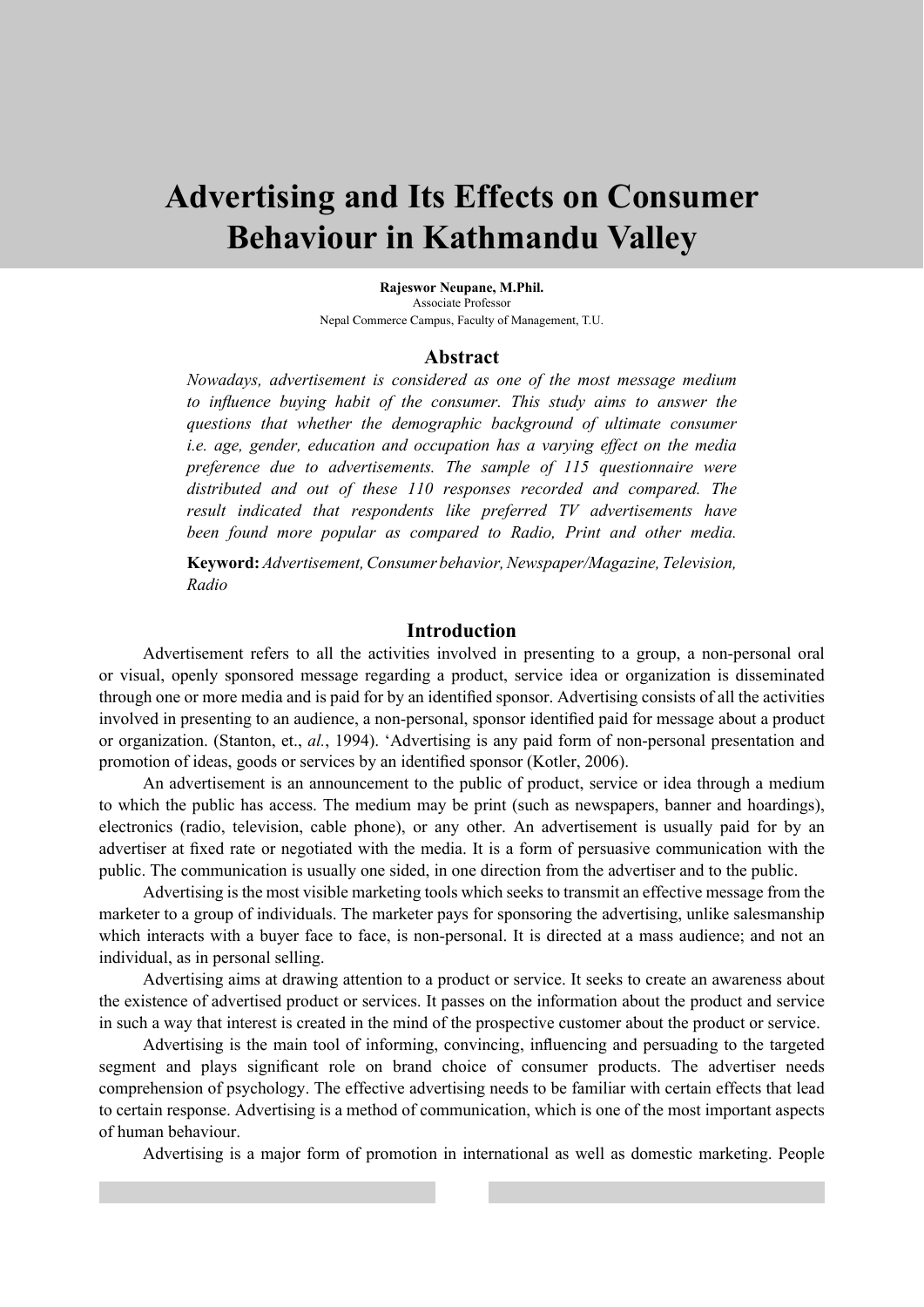generally buy a product only after knowing about it. That is why: advertising plays a vital role in marketing especially in purchasing and providing information to a large number of scattered masses in different regions of the country. Advertising as a tool of mass selling is an indispensable medium. It can bring the message to millions of people at the same time, while it is not possible in the personal selling, store display etc.

Today business organization, social organization, political organization and government and nongovernment organization are also using advertising as a major tool promoting and presenting goods and services as well as political candidates for votes.

## **Literature Review**

Advertising is micro-managerial function of any organization to send the information to other members of the society he added that it is a macro concept representing the entire advertising industry and is an institution (Sontakki, 1999).

Television has become a very effective media and the best possible media for mass communication which is being extensively used for business purpose, such as to communicate to the mass through the advertisement. Television has a significant role to play in the field of business as media for advertising. It is observed that advertising in newspaper transmitted through television is found to be most effective. It is due to the impact made by both audio and video and its wide coverage. The TV commercial is generally considered the most effective mass-market advertising format and this is reflected by the high prices TV networks charge for commercial airtime during popular TV events.

However, the effectiveness of the advertising depends upon many things but mostly it depends upon the popularity and coverage of the channel it is being transmitted through. Hence, it should of great concern to the advertisers that the channel through which their products are advertised has a wide coverage area and is popular among the viewers. This bolds true for the Nepali channels as well. Nepali channels cannot afford to be indifferent to this fact as its main source of revenue comes from the transmission of the advertisements. In the present context of intense competition and invasion of Nepali channels by private and foreign channels, the Nepali channels have to face a lot of challenges and compete with more than 80 channels to maintain its viewership. While the viewers have more choices, the Nepalese channels have more competition. Still, with the changing time and internal competition with a rise of new private channels, they have now started to change with the change in time. The transmission period and time have now been increased and various new and better programs are being transmitted regularly.

Niazi and Hunjra (2012) defined that advertising is a way of communication to convince an audience for taking purchase decision about a product or service and delivering information to viewers. This paper examines the relationship between environmental response and emotional response which are independent variables with dependent variable i.e. consumer buying behavior.

Dhaliwal (2016) explained that advertisement plays an important role in modern era as it shapes the attitudes and perceptions of individuals and society which strikingly influences the customer buying behaviour. Any business can get on the road of success when it attracts and retains the consumers with profit and this goal is achieved when company builds a strong consumer perception for its product or service. All the big guns have made significant attempts to ensure quality advertisement and fabrication of strong consumer perception through suitable ways that positively affects the consumer buying behavior because people get knowledge about product through advertisement and other promotional tools and develop perception through company's activities and his previous experience with that company and past purchase accordingly.

Shrestha (2019) revealed that advertisement is any paid form of non-personal presentation and promotion of ideas, goods or services by an identified sponsor via print media (newspaper and magazines), broad cast media (radio, and television) network media (telephone, cable, satellite, wireless), electronic media (audiotape, videotape, web-page)and display media (bill board, signs, poster).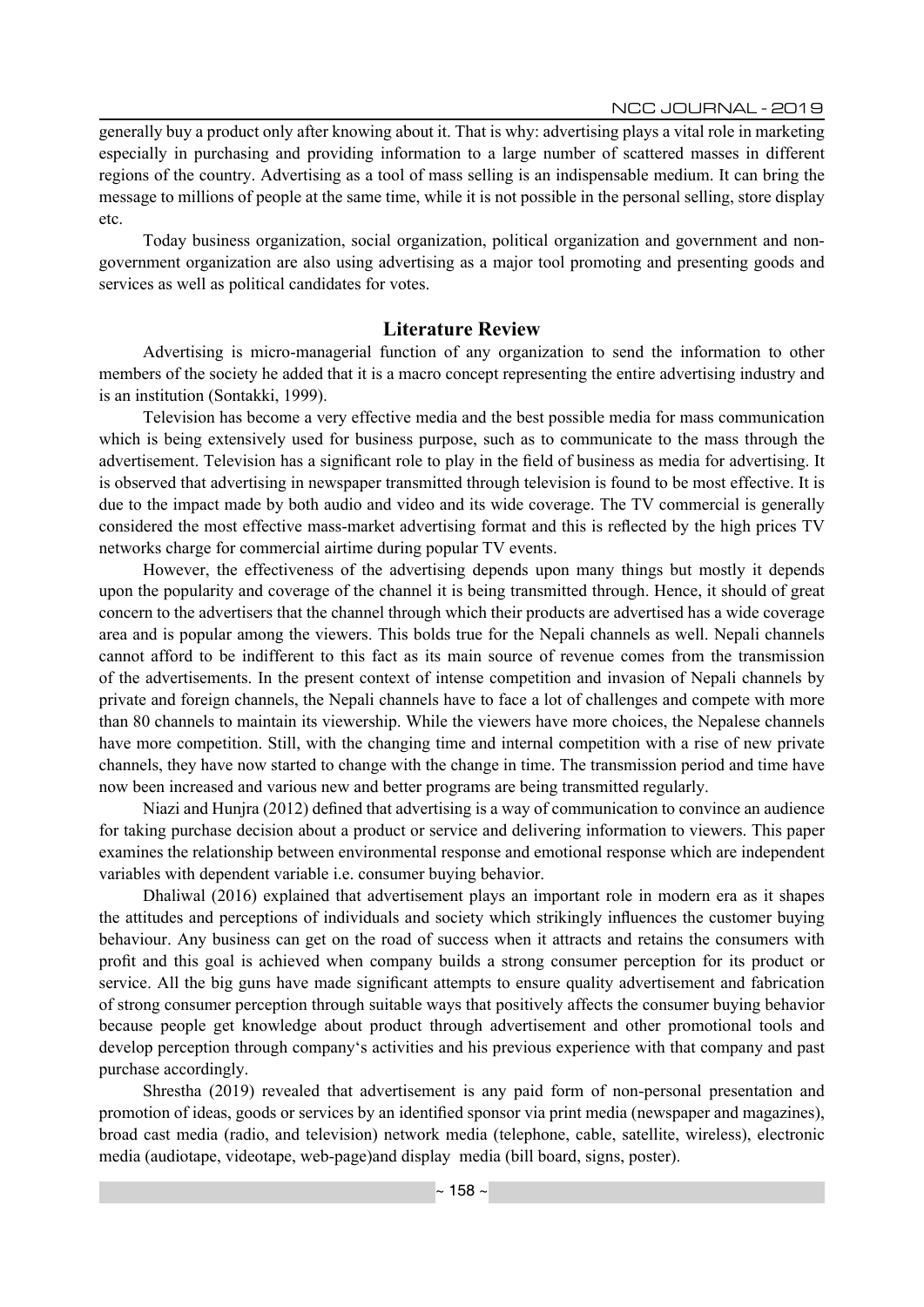### Vol. 4, No. 1

Nowadays Nepali market is changing from seller market to buyer market. Nepali marketers are using advertising as a tool to inform people about products and persuade them to purchase their brands. Nepali marketers has been using print media, electronic media and display media. Within print media. Due to this reason the study is designed to test the impact of advertisement on consumers' preference as a means of advertising. Therefore the main objective of this paper is to compare the effective medium of advertisement among newspaper, television, radio and other display media in Kathmandu valley.

## **Conceptual Framework**



# **Materials and Methods**

The study had adopted descriptive and analytical research design**.** Population of the study are people of Kathmandu valley. The data has been collected from 110 respondents from Kathmandu valley, based on purposive sampling method. Semi structured questionnaires has been framed that contained 25 questions which has been asked to consumers of different age groups, gender, education and occupation using convenience sampling from urban and suburban area of Kathmandu valley. To test the preferences of advertisement media percentage analysis was carried out with the help Ms excel which revealed relationship between advertisement media and consumer buying behavior. The data were presented in table form categorized under age, gender and occupation. 115 questions were distributed to sample respondents and 100 responses were usable ones.

# **Result and Discussion**

Table 1: Age Wise Persuasion of Advertisement Media

| ັ                   |                          |               |           |               |                          |               |          |               |       |               |
|---------------------|--------------------------|---------------|-----------|---------------|--------------------------|---------------|----------|---------------|-------|---------------|
| Medium              | $15 - 25$                |               | $26 - 35$ |               | $36 - 45$                |               | Above 45 |               | Total |               |
|                     | N <sub>0</sub>           | $\frac{0}{0}$ | No        | $\frac{0}{0}$ | N <sub>0</sub>           | $\frac{0}{0}$ | No       | $\frac{0}{0}$ | No.   | $\frac{0}{0}$ |
| Newspaper/Magazines | 3                        | 9             |           | 12            | 3                        | 19            |          |               | 12    | 10.91         |
| Radio               | $\overline{\phantom{a}}$ | -             | 3         | 8             | 3                        | 19            |          |               |       | 6.36          |
| Television          | 28                       | 82            | 29        | 72            | 10                       | 62            | 8        | 40            | 75    | 68.18         |
| Other               |                          | 9             | 3         | 8             | $\overline{\phantom{a}}$ | ۰             | 10       | 50            | 16    | 14.55         |
| Total               | 34                       | 100           | 40        | 100           | 16                       | 100           | 20       | 100           | 110   | 100           |

*Source: Field Survey 2018* 

The above table, categorized under 15-25 age group, 9% choose newspaper/magazine, 82% choose television and 9% preferred other medium of advertisement (hoarding board, posters, pamphlets etc). Under 26-35 age group, 12% choose newspaper/magazines, 8% Radio, 72% television and remaining 8% other medium of advertisement (hoarding boards, posters, pamphlets et} Under 36-45 age group, 19% choose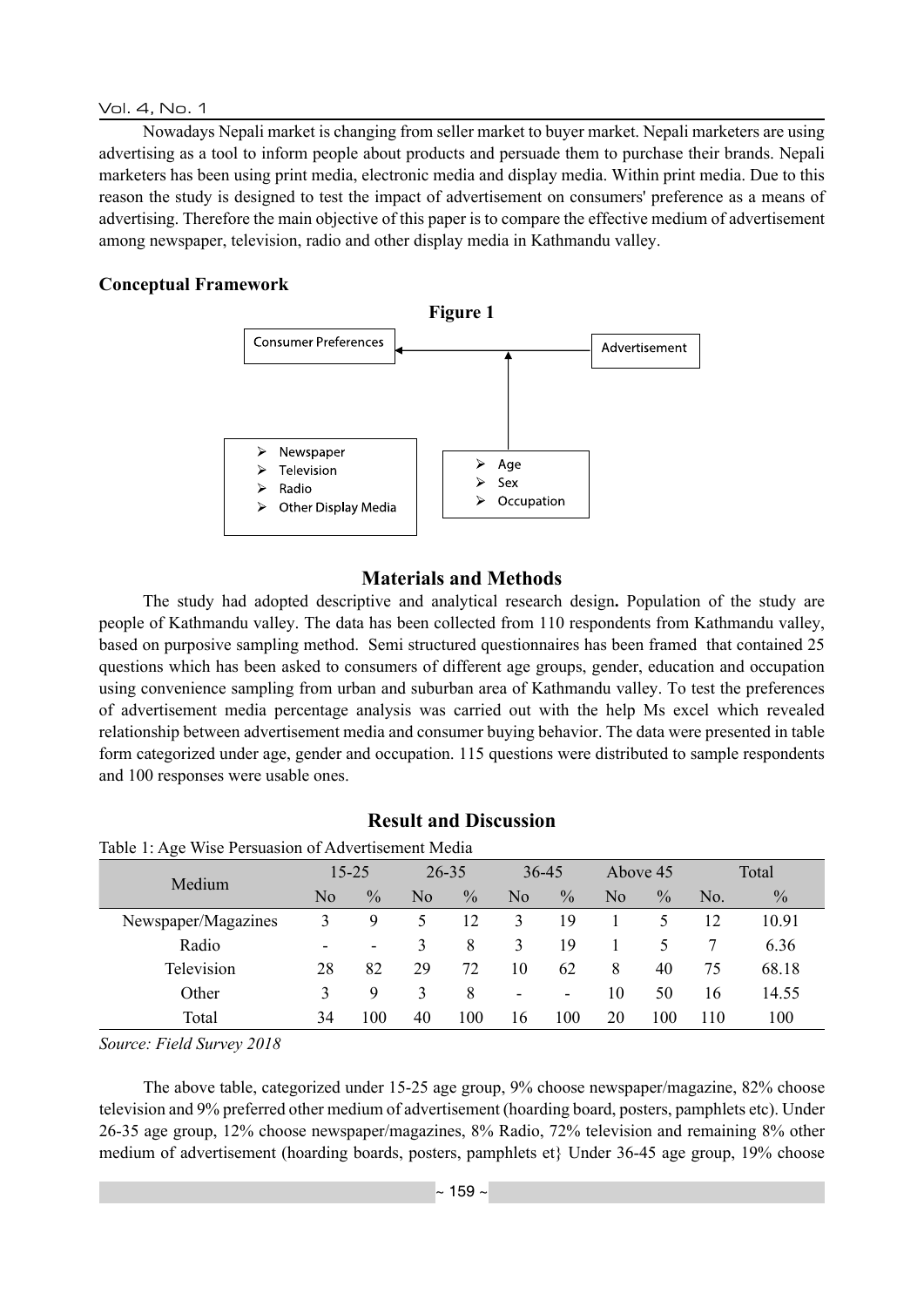newspaper/magazines, 19% choose Radio and 62% choose television, likewise, under age group of above 45, 5% choose newspaper/magazines, 5% also choose radio,, 40% choose television and 50% choose other media. The response under above 45 age group consider highest percentage of media selection is other media.

However, while comparing the above table clearly shows that a large percentage of respondents consider television as the most persuasive medium of advertisement. Under all the age group, it can be concluded that the most persuasive medium of advertisement is television.

| Medium              |                | Male          |                | Female        | Total          |               |  |
|---------------------|----------------|---------------|----------------|---------------|----------------|---------------|--|
|                     | N <sub>o</sub> | $\frac{0}{0}$ | No             | $\frac{0}{0}$ | N <sub>0</sub> | $\frac{0}{0}$ |  |
| Newspaper/Magazines | 8              | 12            | $\overline{4}$ | 12            | 12             | 10.92         |  |
| Radio               | 4              | 6             | 3              | 9             | 7              | 6.36          |  |
| Television          | 51             | 76            | 24             | 73            | 75             | 68.18         |  |
| Other               | 4              | 6             | 12             | 6             | 16             | 14.54         |  |
| Total               | 67             | 100           | 43             | 100           | 110            | 100           |  |

#### Table 2 : Gender wise Persuasion of Advertisement Media

*Source: Field Survey 2018* 

The above table have shown that while analyzing the gender group out of 67 males 12% selected newspaper/magazines, 6% radio, 76% television and 6% other means of advertisement. Among the 33 sample female respondents 12% selected newspaper/magazines, 9% radio, 73% television and 6 % other means of advertisement. While the total result under gender categories shows that television is the most persuasive medium to attract the customer. It shows that television advertisement has its effects on both male and female viewers.

| Under<br><b>SLC</b><br><b>SLC</b><br>Medium |                |               | Intermediate   |                          | Graduate       |                 | Post<br>Graduate |               | Other          |               | Total                    |                          |                |               |
|---------------------------------------------|----------------|---------------|----------------|--------------------------|----------------|-----------------|------------------|---------------|----------------|---------------|--------------------------|--------------------------|----------------|---------------|
|                                             | N <sub>0</sub> | $\frac{0}{0}$ | N <sub>0</sub> | $\frac{0}{0}$            | N <sub>0</sub> | $\frac{0}{0}$   | N <sub>o</sub>   | $\frac{0}{0}$ | N <sub>o</sub> | $\frac{0}{0}$ | N <sub>0</sub>           | $\%$                     | N <sub>0</sub> | $\frac{0}{0}$ |
| Newspaper/<br>Magazines                     |                |               |                | 8                        | $\overline{4}$ | 14              | 6                | 16            |                | 5             | $\blacksquare$           | $\overline{\phantom{a}}$ | 12             | 10.92         |
| Radio                                       |                | 10            | 1              | 8                        | $\overline{2}$ | 7               | 2                | 5             | -1             | 5             |                          |                          | 7              | 6.36          |
| Television                                  | 9              | 90            | 10             | 84                       | 20             | 72              | 27               | 71            | 16             | 85            | 3                        | 100                      | 85             | 77.27         |
| Other                                       |                |               |                | $\overline{\phantom{a}}$ | 2              | $7\overline{ }$ | 3                | 8             |                | 5             | $\overline{\phantom{a}}$ | ۰                        | 6              | 5.45          |
| <b>Total</b>                                | 10             | <b>100</b>    | 12             | 100                      | <b>28</b>      | 100             | 38               | <b>100</b>    | 19             | <b>100</b>    | 3                        | <b>100</b>               | <b>110</b>     | <b>100</b>    |

Table 3 : Education wise Persuasion on Advertisement Media

*Source: Field Survey, 2018*

The above table, categorized under education shows that for under SLC level, 10% selected radio and 90% television. For SLC level, 8% selected newspaper/magazines, 8% selected radio and 84% selected television. Under intermediated group, 14% selected newspaper/magazines, 7% selected radio, 72% selected television and 7% as other medium of advertisement (hoarding boards, posters, pamphlets etc). Under graduate level, 16% selected newspaper/magazines, 5% radio, 71% television, and 8% as other (hoarding boards, posters, pamphlets etc). Under post graduate level, 5% selected newspaper/magazines,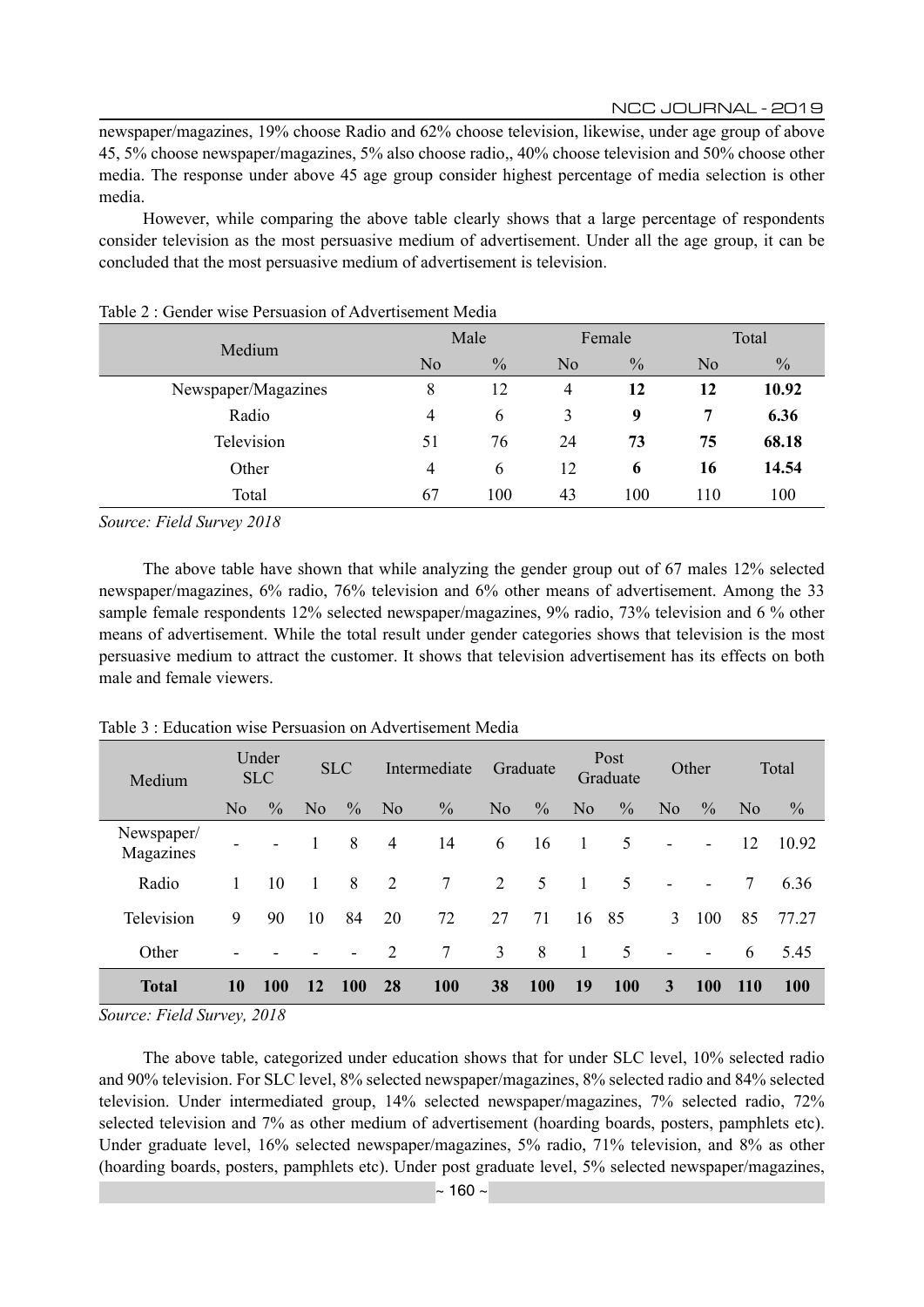Vol. 4, No. 1

5% selected radio, 85% television, and 5% others (hoarding boards, posters, pamphlets etc). For the other level, 100% selected television as the most persuasive medium of advertisement.

In the education category, most respondents considered television as the most persuasive medium of advertisement. The highest percentage was the other level of education who considered television as the most persuasive medium of advertisement.

| Medium                  |                | Student       | House Wife               |               | Service<br>Holder |               | <b>Business</b><br>Man |               | Other          |               | Total          |               |
|-------------------------|----------------|---------------|--------------------------|---------------|-------------------|---------------|------------------------|---------------|----------------|---------------|----------------|---------------|
|                         | N <sub>o</sub> | $\frac{0}{0}$ | No                       | $\frac{0}{0}$ | N <sub>o</sub>    | $\frac{0}{0}$ | N <sub>o</sub>         | $\frac{0}{0}$ | N <sub>o</sub> | $\frac{0}{0}$ | N <sub>0</sub> | $\frac{0}{0}$ |
| Newspaper/<br>Magazines | 3              | 8             |                          | 9             | 7                 | 20            | 1                      | 5             |                | -             | 12             | 10.92         |
| Radio                   |                | -             | 2                        | 18            | 3                 | 8             |                        | 5             |                | 14            | $\tau$         | 6.36          |
| Television              | 31             | 82            | 8                        | 73            | 23                | 66            | 7                      | 37            | 6              | 86            | 75             | 68.18         |
| Other                   | 4              | 10            | $\overline{\phantom{a}}$ | -             | 2                 | 6             | 10                     | 53            | ۰              | ۰             | 16             | 14.54         |
| <b>Total</b>            | 38             | 100           | 11                       | 100           | 35                | 100           | 19                     | 100           | 7              | 100           | <b>110</b>     | 100           |

Table 4 : Occupation wise Persuasion on Advertisement Media

*Source: Field Survey 2018*

The above table categorized under occupation shows that for students group. 8% of the respondents selected newspaper/magazine, 82% selected television, and remaining 10% selected other (hoarding boards, posters, pamphlets etc). Under housewife, 9% of the respondents selected newspaper/magazine, 18% selected radio, 73% television. Under Service Holders group, 20% selected newspaper/magazine, 8% radio, 66% television and remaining 6% selected others (hoarding boards, posters, pamphlets etc). Under Businessman, 5% selected newspaper/magazines, 5% radio, and 37% selected television and remaining 53% other media. Under others group,14% selected radio while the rest 86% selected television as the most persuasive medium of advertisement. In the business person group the highest percentage of media selection is other. However, out of 110 total respondents 10.92% choose newspaper, 6.36 choose radio, and 68.18 choose television while the remaining 14.54% choose other media of advertisement. This clearly indicate television is the most persuasive medium of advertisement.

It has its effect on the entire category under age, gender, education and occupation. Hence, we can consider television to be a persuasive medium of advertisement.

### **Conclusion**

 On the basis of the presentation and analysis of above mentioned data, the conclusions were drawn. According to the survey, large percentage of respondents specified television as the most persuasive medium of advertisement. This without doubt indicates television to be the most preferred medium of advertisement. Though the four types of media spread awareness but television advertisement plays a vital role in buying behavior of consumer. This is because advertisement of TV is more glamorous, and more specialized it provides scientific synchronization of sound, color, light, and other feature that that no other medium does it. This indicate that television is the popular medium. This study has opened the ground for the further study. This study can also be extended with additional variables such as quality price time, reliability and so on.

#### **Implications**

This article is useful for marketing executives, advertising agencies, academician, and business